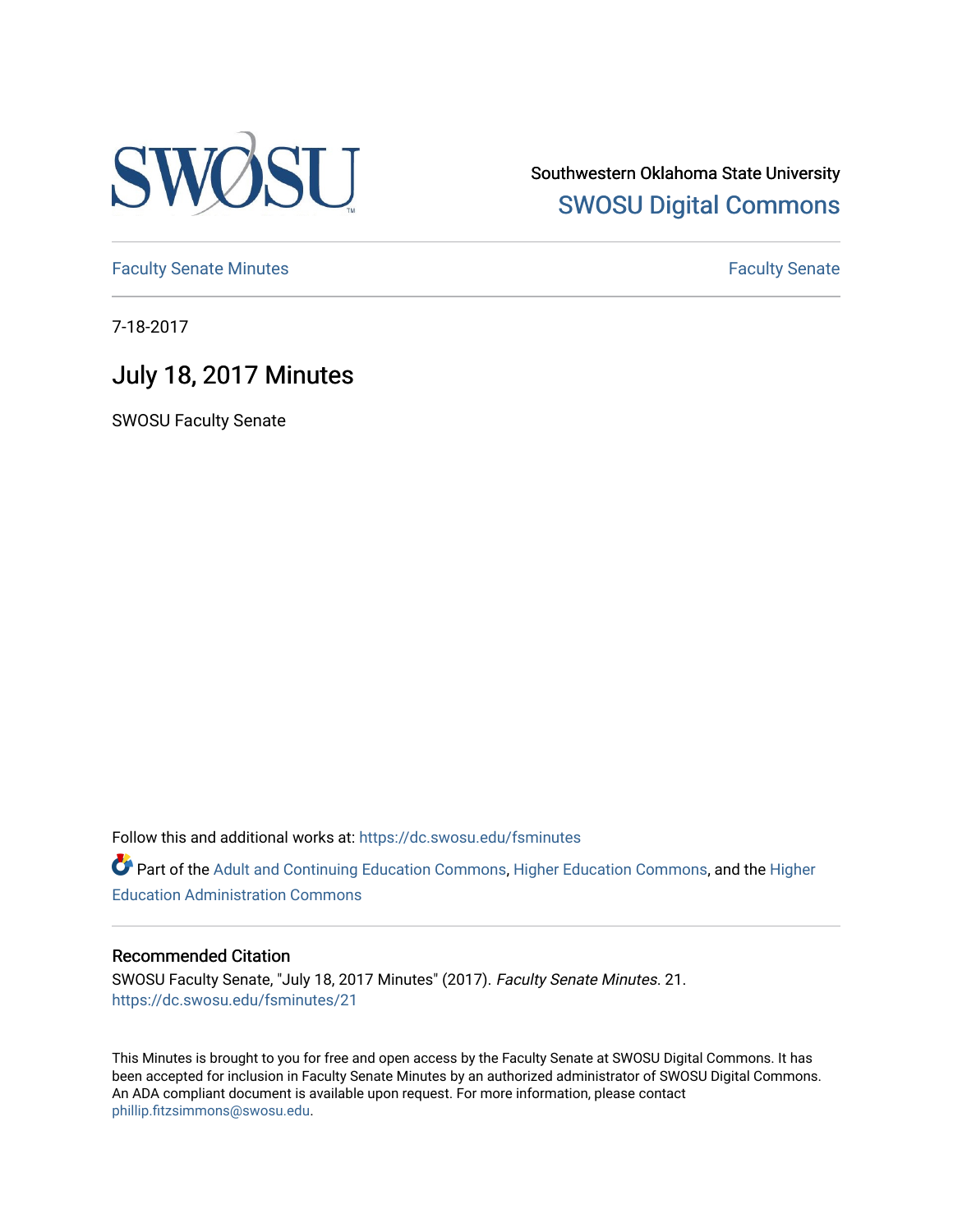# SWOSU Faculty Senate

July 18, 2017 Approved Minutes

- **I. Call to Order:** Faculty Senate President Jerry Dunn called the July meeting of the Faculty Senate to Order at  $-3:35$  PM in HEC 201.
- **II. Establishment of a Quorum:** Wayne Anderson, Karen Sweeney for Krista Brooks, Rachel Davis, Tommye Davis (via ITV), Jerry Dunn, Jared Edwards, Robin Griffeath, Rita Hays, Paul Hummel, Sunu Kodumthara, Jack Li, Scott Long, David Martyn, Holly McKee, Tom McNamara, Evette Meliza, Cynthia Pena, Linda Pye, Hank Ramsey, Ed Klein for Ann Russell, Hardeep Saluja, Lisa Schroeder, Cheri Walker (via Zoom), Jessica Young
- **III. Certification of Substitutes:** Karen Sweeney substituting for Krista Brooks, Ed Klein substituting for Ann Russell (Education)
- **IV. Presentation of Visitors:**
- **V. Approval of Minutes:** Approved by voice vote

## **VI. Announcements**

- A. President Jerry Dunn
	- 1. The Executive and Administrative Councils did not meet in July.
	- 2. Meeting with Provost on  $7/12/2017$ 
		- a) Feedback is welcome on the commencement alternatives being considered; awaiting a summary of the plans from Dr. South.
		- b) Carpooling contact list is being developed.
		- c) Overload policy being written for inclusion in the faculty handbook; expecting the policy to change over time as HLC scrutinizes overloads.
	- 3. Faculty Senate Committees are listed in Appendix A.
	- 4. Faculty Workshop Friday, August  $18^{th}$
- B. Secretary/Treasurer Krista Brooks
	- 1. Roll Sheet—please sign
	- 2. Treasurer's Report
		- a) Banc First
			- (1) June Balance: \$[1,557.68](http:1,557.68)
			- (2) Current Balance: \$[1,557.68](http:1,557.68)
		- b) University Account
			- (1) June Balance: \$105.01
			- (2) Current Balance: \$105.01
- C. President-Elect Amanda Smith: Absent
- D. Past President Tom McNamara: Nothing to report
- E. Student Government Representative: Absent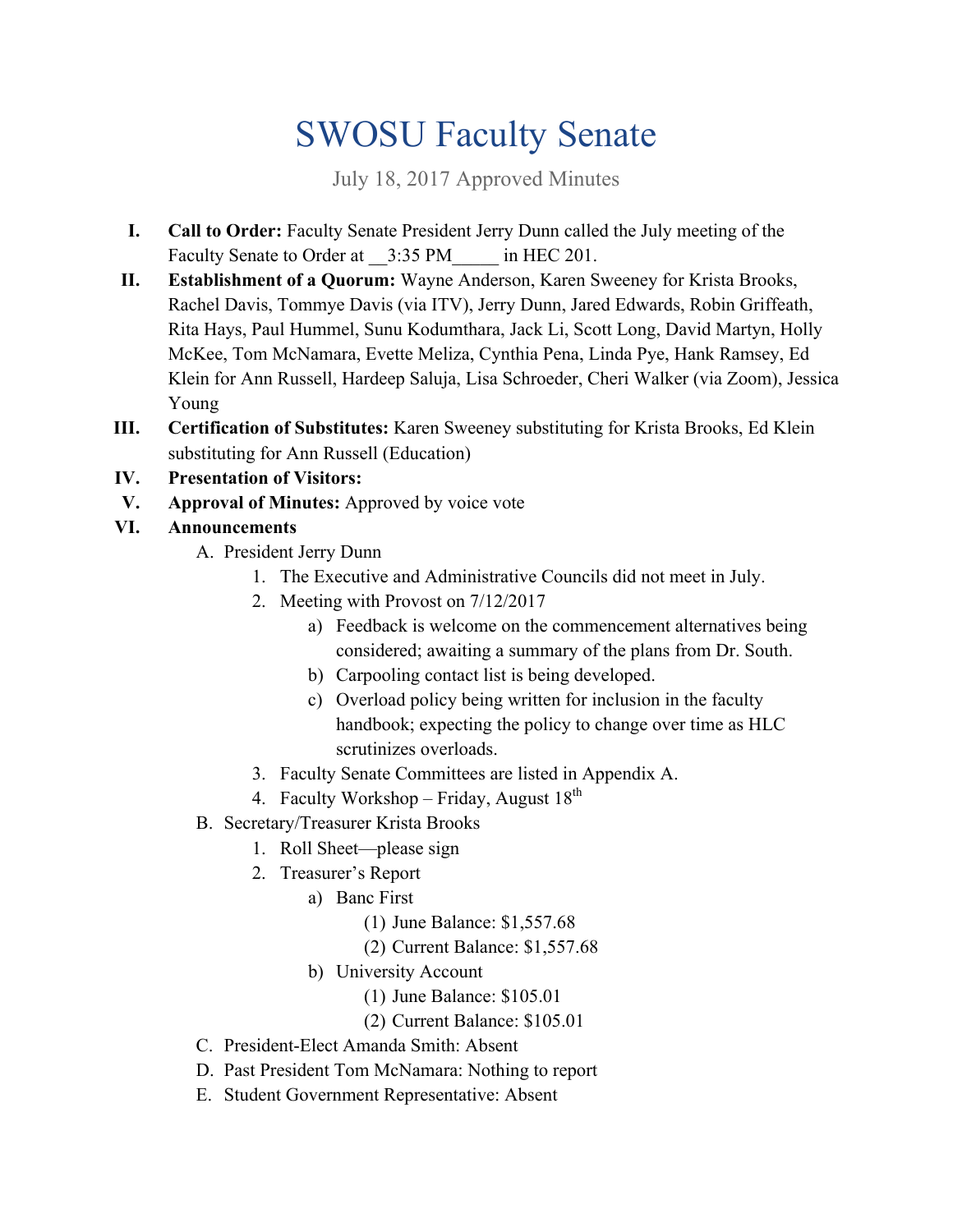- **VII. Reports from Standing and Ad Hoc Committees:**
- **VIII. Unfinished Business:** 
	- **IX. New Business:** None
	- **X. Adjournment:** 3:41 by voice vote
	- **XI. Next Meeting Friday, August 25th at 2:00 pm**

**Respectfully submitted,** 

**Jerry Dunn, Faculty Senate President Krista Brooks, Faculty Senate Secretary**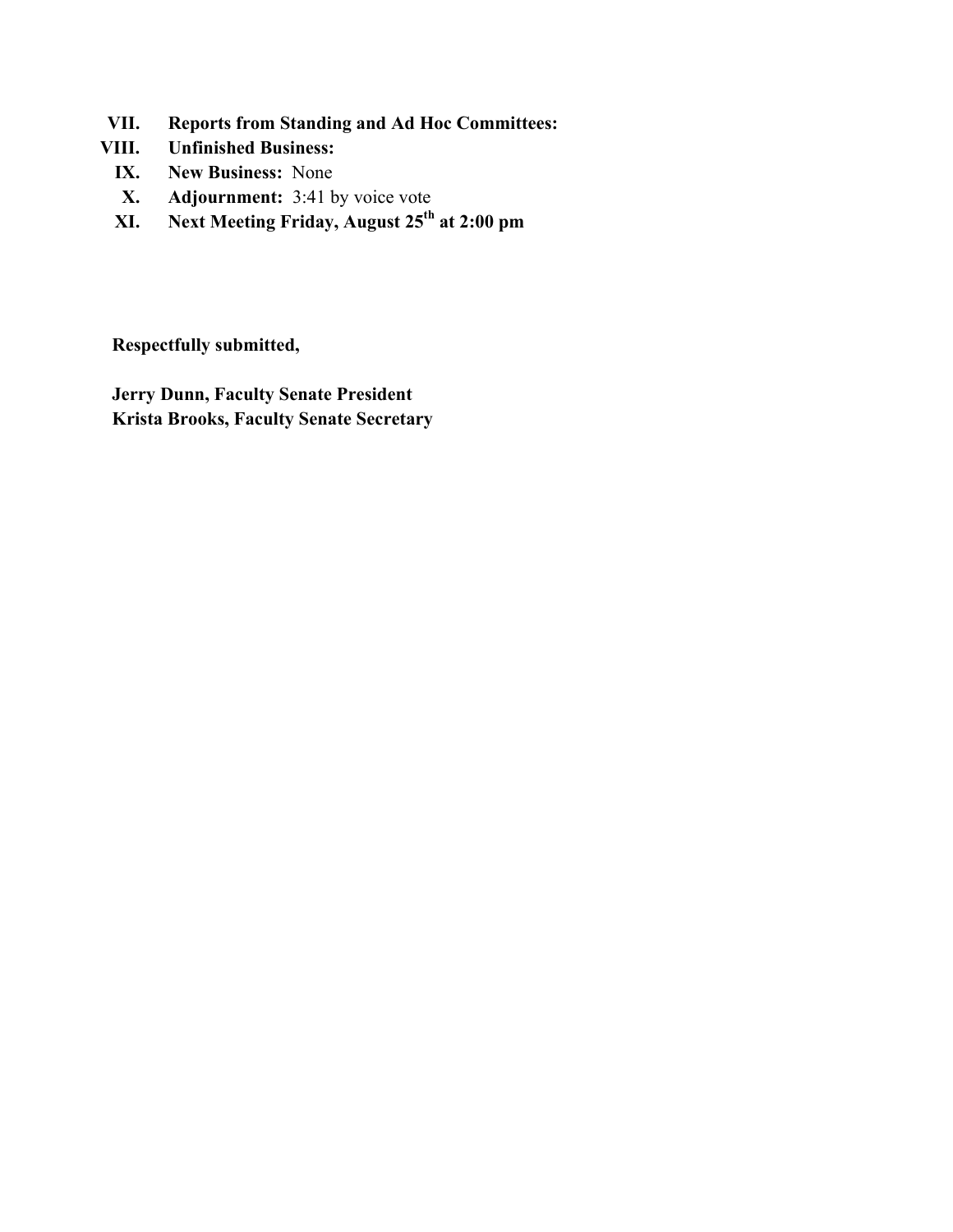### **Appendix A: Faculty Senate Committees 2017-2018**

#### **Audit Committee**:

Audits the financial activities of the Faculty Senate

Hank Ramsey (Chair) Guy Biyogmam LeaAnne Hume Eric Paul Hardeep Saluja

#### **Budget and Program Committee:**

Evaluates the distribution of university funds

Linda Pye (Chair) Rachel Davis Rita Hays Muatasem Ubeidat Tony Stein

#### **Curriculum Committee:**

Advises and makes recommendations regarding all curricular issues

Evette Meliza (Chair) Rachel Davis Robin Griffeath Jack Li Tony Stein

#### **Judiciary Committee:**

Answers questions regarding the intent and meaning of the Faculty Senate Constitution

Sunu Kodumthara (Chair) Wayne Anderson Stacey DiPaolo David Martyn Paul Hummel